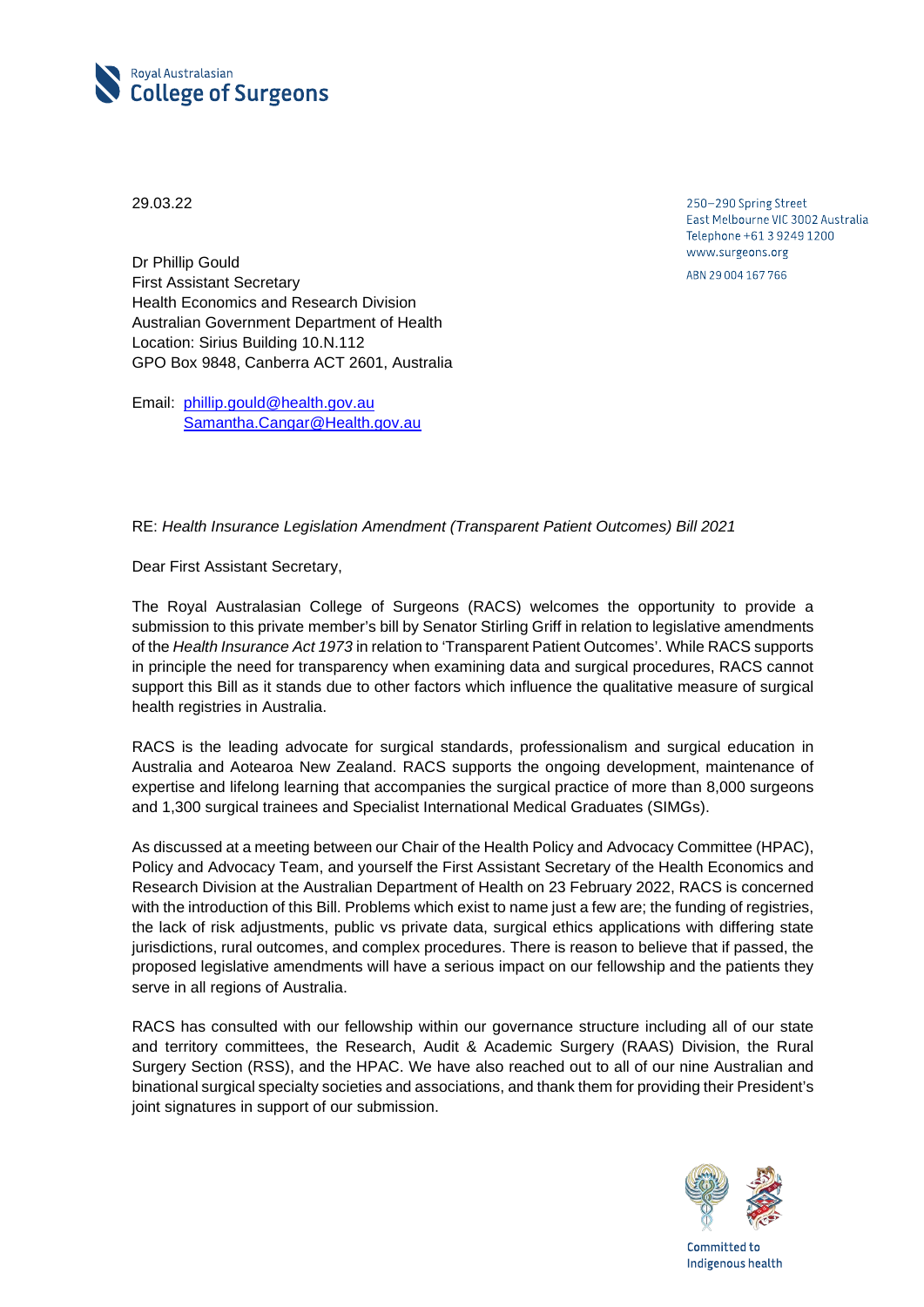We present to you our submission written in the format requested by the Australian Department of Health, and we look forward to participating in any possible future meetings and/or hearings.

Sincerely,

Dr Sally Langley **Dream Controllery** Professor Mark Frydenberg<br> **President, RACS President, RACS Chair, Health Policy & Adv Chair, Health Policy & Advocacy Committee** 

**Co-signed by:**



**Australian and New Zealand Association of Paediatric Surgeons Inc** 

Dr Guy Henry **President, Australian and New Zealand Association of Paediatric Surgeons** 



Dr Jayme Bennetts **President, Australian and New Zealand Society of Cardiac Thoracic Society**



Dr Peter Subramanian **President, Australian and New Zealand Society for Vascular Surgery**



Dr Annette Holian **President, Australian Orthopaedic Association**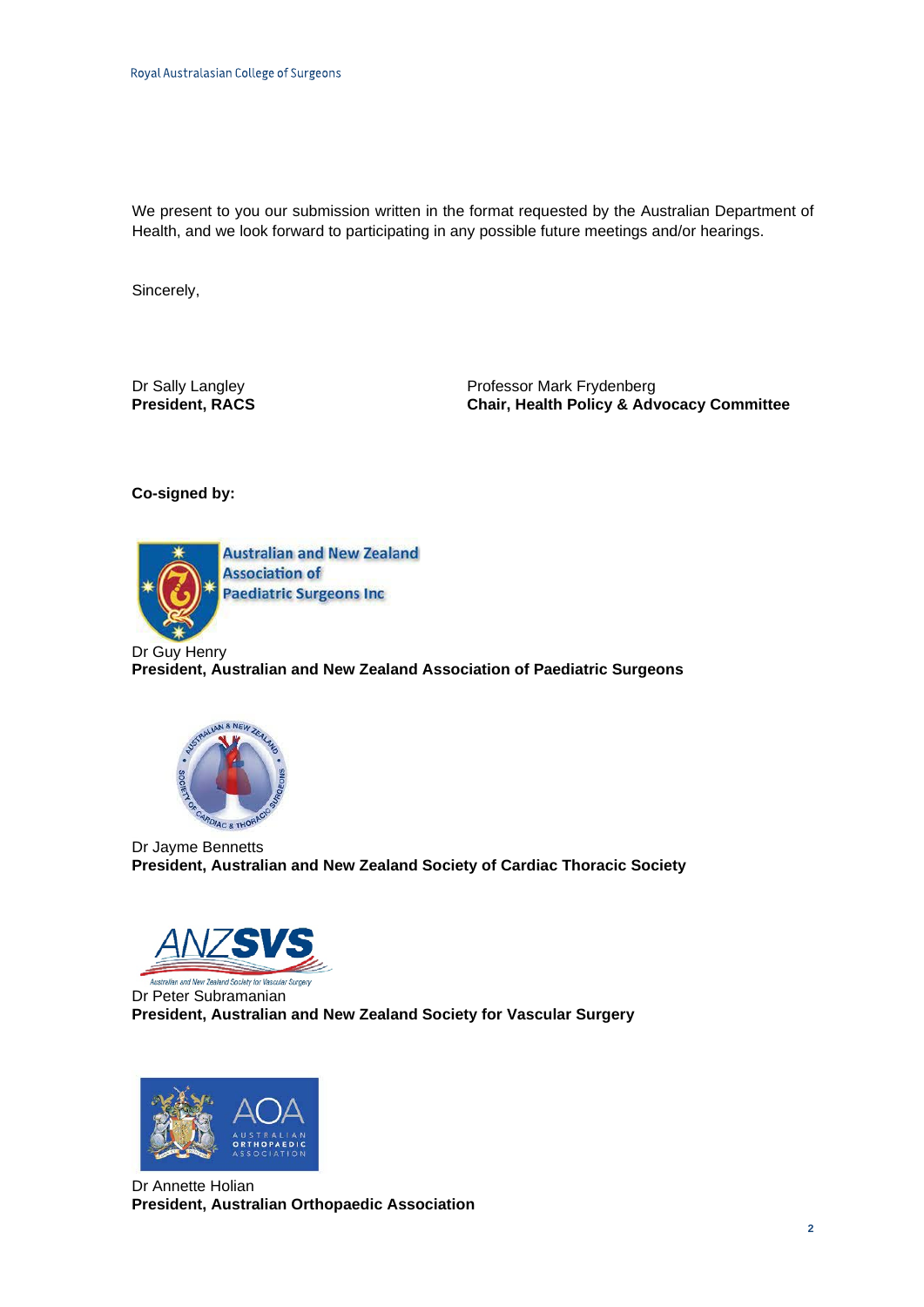

Professor Suren Krishnan **President Australian Society of Otolaryngology Head and Neck Surgery** 



Dr Dan Kennedy **President, Australian Society of Plastic Surgeons**



Dr Sally Butchers **President, General Surgeons Australia** 



**Neurosurgical Society** of Australasia

 $\overline{a}$ Dr Rodney Allen **President, Neurosurgical Society of Australasia** 



Associate Professor Prem Rashid **President, Urological Society of Australia and New Zealand**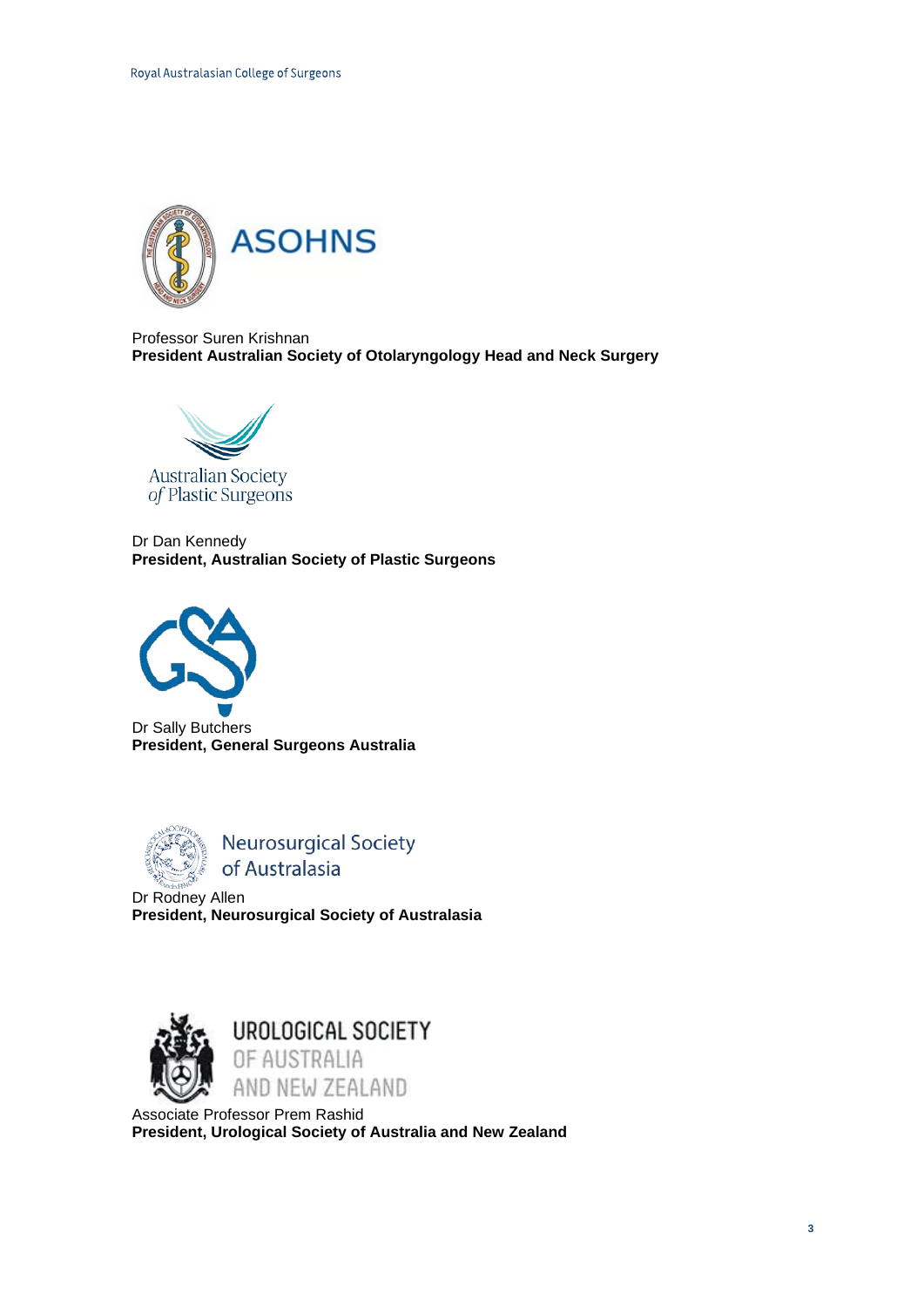## **Hospital/Facility Level Public Reporting and Senator Griff's Health Insurance Legislation Amendment (Transparent Patient Outcomes) Bill 2021**

## **Consultation Input Template**

**Name/organisation:** Royal Australasian College of Surgeons (RACS)

| Question                                         | <b>Input</b> (please use more space if required)                                                                                                                                                                                                                                                                                                                                                                                                                                                                                                                                                                                                                                                                                                                                                                                                                                                                                                                                                                                                                                                                                                                                                                                                                                                                                                                                                                                                                                                                                                                                                                                                                                |
|--------------------------------------------------|---------------------------------------------------------------------------------------------------------------------------------------------------------------------------------------------------------------------------------------------------------------------------------------------------------------------------------------------------------------------------------------------------------------------------------------------------------------------------------------------------------------------------------------------------------------------------------------------------------------------------------------------------------------------------------------------------------------------------------------------------------------------------------------------------------------------------------------------------------------------------------------------------------------------------------------------------------------------------------------------------------------------------------------------------------------------------------------------------------------------------------------------------------------------------------------------------------------------------------------------------------------------------------------------------------------------------------------------------------------------------------------------------------------------------------------------------------------------------------------------------------------------------------------------------------------------------------------------------------------------------------------------------------------------------------|
| 1) What is your view of Senator Griff's<br>Bill? | RACS is a strong supporter of outcome reporting and audit but is unable to support this Bill in its present<br>form. A broader, deeper and more comprehensive investigation and consultation is required to address<br>the deficiencies in infrastructure, funding, risk assessment, and staffing before there can be derived any<br>confidence in outcome reporting broadly.<br>RACS supports the collection and reporting of clinically verified patient outcome data to surgeons as a measure of<br>quality control and improvement. Dissemination of data (both hospital and clinician data) to the public in many of                                                                                                                                                                                                                                                                                                                                                                                                                                                                                                                                                                                                                                                                                                                                                                                                                                                                                                                                                                                                                                                       |
|                                                  | its present forms, whilst improving transparency may lead to unintended consequences.<br>Quality, Accuracy, & Costs: Problems exist with uncertain quality and accuracy of data entry, cost of<br>$\bullet$<br>delivery of the program, and complex ethics and governance processes. There are challenges in<br>utilising surgical registry data for outcome research. Clinical registries in practice are reliant on quality<br>management and investigating outcomes by clinical research. A study into the German Spine Society<br>(DWG) registry revealed a high number of inaccuracies due to the lack of mandatory entries and false<br>entries contributing to incomplete registry data sampled from 17 centres. <sup>i</sup> Compliance issues in<br>Australia will have to be paramount with increased oversight of data storage, ownership, and usage.<br>This equates to greater funding. Primary data will need to be entered by appropriately trained and<br>monitored data managers and controlled on secure platforms for the initial processing to ensure<br>appropriate risk/cofactor adjustments. One example of such a platform in Australia is the Secured<br>Unified Research Environment (SURE). <sup>ii</sup> There are major jurisdictional barriers as well with differing<br>consent processes, and ethics requirements between different states, territories and hospitals in order<br>to implement these registries and it is simply impractical without major legislation changes to<br>substantially simplify this data collection.<br>Lack of Risk Adjustments & the Risks of Standardisation: Adjustments need to be specialty and<br>$\bullet$ |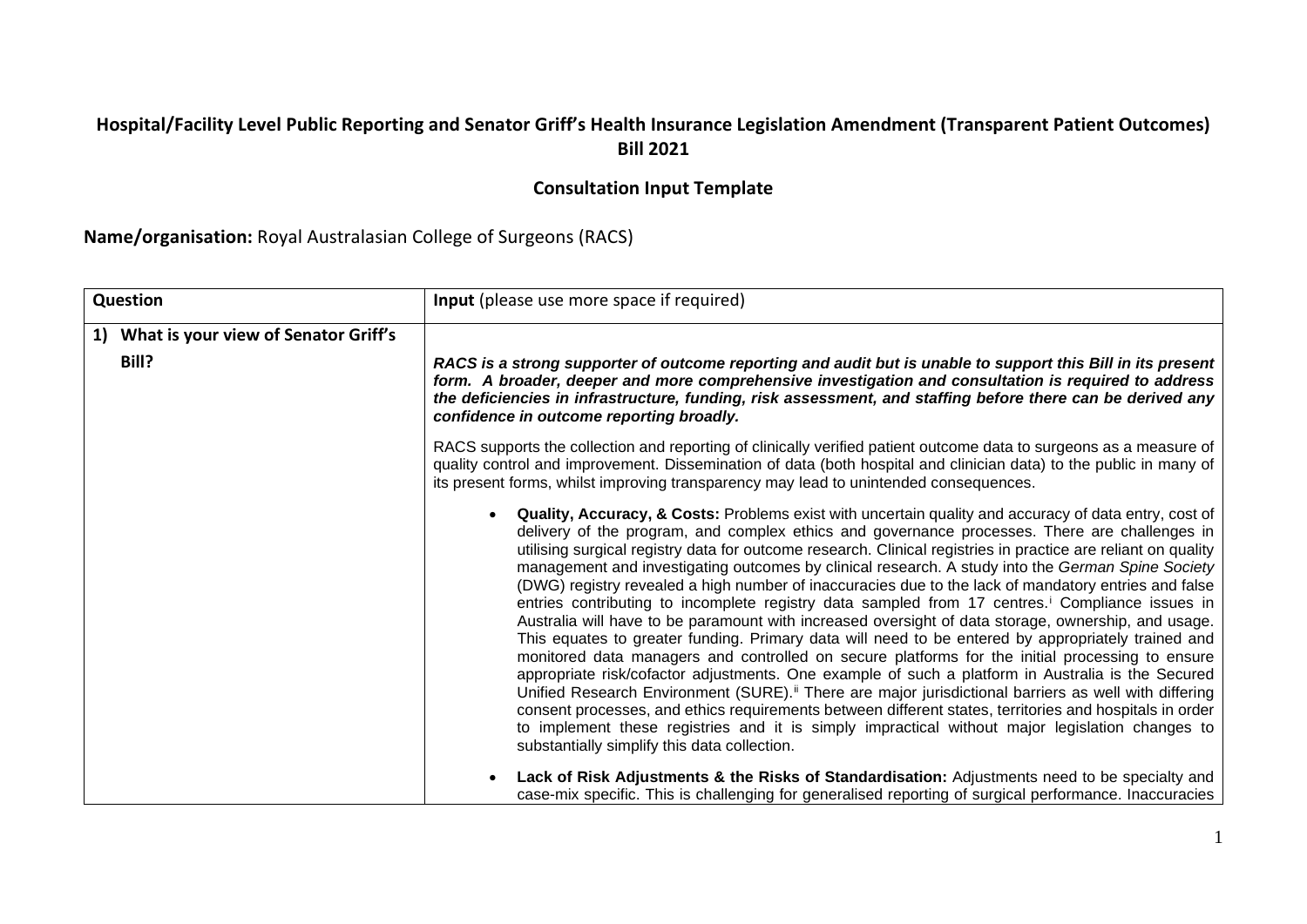can result in errors as demonstrated in a German study<sup>[iii](#page-12-2)</sup> within the field of cranial neurosurgery. Healthcare administrators applied standardised quality measurements and reviews on quality indicators (QIs), but concluded that these "proposed QIs for neurosurgery lack scientific rigor and are restricted to rudimentary measures" with neurosurgeons requiring instead to define their own QIs so as to provide the best possible specialty specific patient outcomes. This further highlights the limitations associated with ineffective surgical registry standardisation in absence of clinical consultation for risk adjustments. Surgeons with significant skills and who tackle cases with increased complexity are expected to have worse outcomes, which reflects the underlying patient and case characteristic more than the competence of the surgeon. The ability of the public to interpret this data without appropriate robust adjustment is uncertain.

- **Uniformed Conclusions:** There is a danger in using non risk adjusted data to assess surgical competency e.g., when a surgeon only takes on complex cases that others reject, they may well have higher morbidity and mortality rates. In such circumstances, an incorrect assumption might be that they are not high-quality surgeons. Fundamentally this goes down to issues relating to the completeness of a targeted data set, and appropriate cofactor adjustments. When considering a surgeon in this context, one must in actuality consider the system, for example, the patient's co-morbidity profile, case complexity, referral system, peri-operative care (including the non-surgeon members of the surgical team), post-operative discharge and care in the community. Patient outcomes depend on all these factors and attributing all the outcomes solely on surgical competence is not appropriate. An example of inappropriate conclusions was when Medibank Private reviewed the outcomes of bladder cancer surgery and noted a high readmission rate to hospital within 6 months, publicly releasing this information in the media as a demonstration of poor care by urological surgeons, when in fact readmission within this time frame is actually the standard of care and entirely appropriate. This inappropriate conclusion released to the public led to significant patient harm.
- **Reporting Time-Frames:** The time-frame for reporting outcomes is important, but will the data represent 30-day mortality? Or longer-term mortality and morbidity issues? Are we looking just at immediate peri-operative outcomes or assessing patient reported quality of life outcomes or patient reported experience measures (Patient-reported outcome measures PROMs, and Reported Experience Measures PREMs)?
- **Risk avoidance behaviour:** Surgeons may choose to avoid complex cases in order to "protect" their outcomes data results so patients don't inappropriately determine their competence based on a suboptimal outcome in these complicated cases. This could lead to the flooding of these complicated cases into the public system.
- **Outlier Surgeons:** Inability to define what is an outlier surgeon and how to manage and remediate outlier surgeons without clear qualified privilege for committees examining data.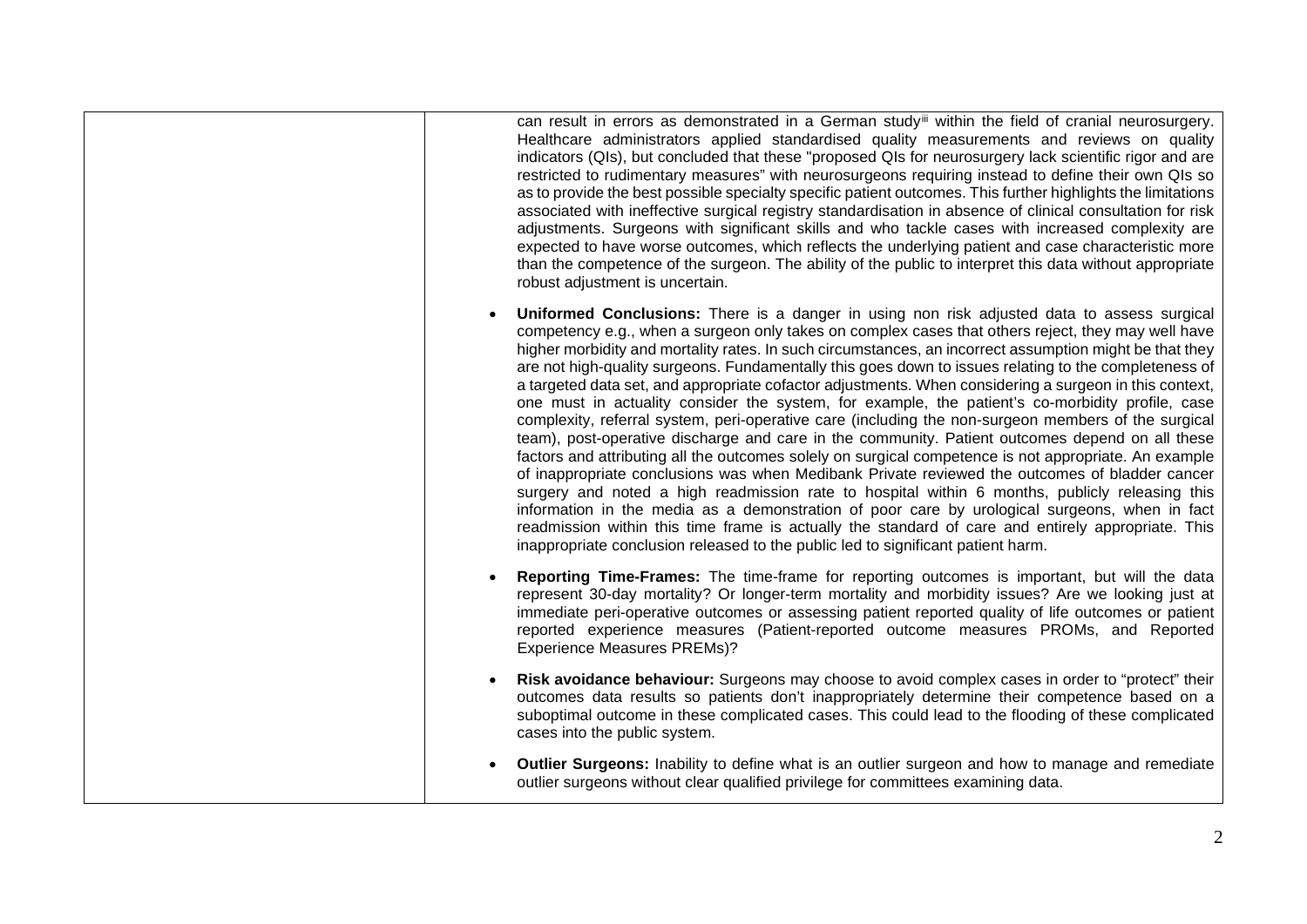|                                                    | Responsibility: It remains uncertain who would be responsible for reviewing the outcome data. RACS<br>has an experienced team that can establish, maintain and analyse audit and registry data, but ultimately<br>the problem at hand is the lack of funding, and the incredibly wide breadth of data collation required<br>from our nine surgical specialities. The data custodians need to be content experts to ensure<br>appropriate analysis. Results from such work could be overseen by an independent expert committee<br>modelled on other Department of Health processes or a health/surgery watchdog. However, this will<br>require a large amount of funding, legislative and infrastructure change. Dogmatic ministerial policy<br>impositions could have the unintended harm of increasing the risk of poor surgical outcomes when the<br>focus becomes data delivery, and not healthcare delivery. |
|----------------------------------------------------|-------------------------------------------------------------------------------------------------------------------------------------------------------------------------------------------------------------------------------------------------------------------------------------------------------------------------------------------------------------------------------------------------------------------------------------------------------------------------------------------------------------------------------------------------------------------------------------------------------------------------------------------------------------------------------------------------------------------------------------------------------------------------------------------------------------------------------------------------------------------------------------------------------------------|
|                                                    | <b>Experienced Surgeons:</b> There are potential training consequences where patients will tend to follow<br>the more experienced surgeons who may have better outcomes, leaving the less experienced surgeons<br>with a far longer time lag to develop their operative experience. As the more experienced surgeons<br>retire, this may leave a significant gap in operative experience to the detriment of the community as a<br>whole.                                                                                                                                                                                                                                                                                                                                                                                                                                                                         |
|                                                    | Centralisation of care: There may be inadvertent centralisation of care, by patients choosing major<br>metropolitan over regional/rural hospitals based on outcome data, disadvantaging smaller and regional<br>hospitals, disrupting the national workforce strategy and taking patients away from all their support<br>services.                                                                                                                                                                                                                                                                                                                                                                                                                                                                                                                                                                                |
|                                                    | Other Quality Measures: Other quality measures that could influence patient outcome are not taken<br>into account – quality of radiology or pathology which is not in the control of the surgeon.                                                                                                                                                                                                                                                                                                                                                                                                                                                                                                                                                                                                                                                                                                                 |
|                                                    | <b>Price Fixing Implications:</b> The publishing of fees payable directly to a surgeon may have price fixing<br>implications. In a blended (public and private) Australian healthcare system, the commodification of<br>surgical practice is imperfect outside of fair government regulations. Exposure of fee arrangements<br>may have direct repercussions if the Australian Competition and Consumer Commission (ACCC)<br>investigates issues concerning cartel behaviour, and collusion. It also appears to duplicate the existing<br>Government work in this area to improve price transparency, and would appear to be wasteful from the<br>public resource viewpoint.                                                                                                                                                                                                                                      |
| Does the Bill require any<br>2)<br>amendments?     | A great amount of work is required from an infrastructure standpoint before a Bill such as this can even be pushed<br>forward to the Parliament. There are a couple of concerns in relation to the amendments suggested. The major<br>areas of concern have been articulated in our previous response.                                                                                                                                                                                                                                                                                                                                                                                                                                                                                                                                                                                                            |
| If so, what amendments would be<br>a)<br>required? | Who is responsible?: There needs to be clarity as to the funding of this initiative, ethics and consent<br>frameworks, how and by whom the data will be collected, and who would be responsible for the collation<br>and analysis? Has the Office of Best Practice Regulation provided feedback on whether this                                                                                                                                                                                                                                                                                                                                                                                                                                                                                                                                                                                                   |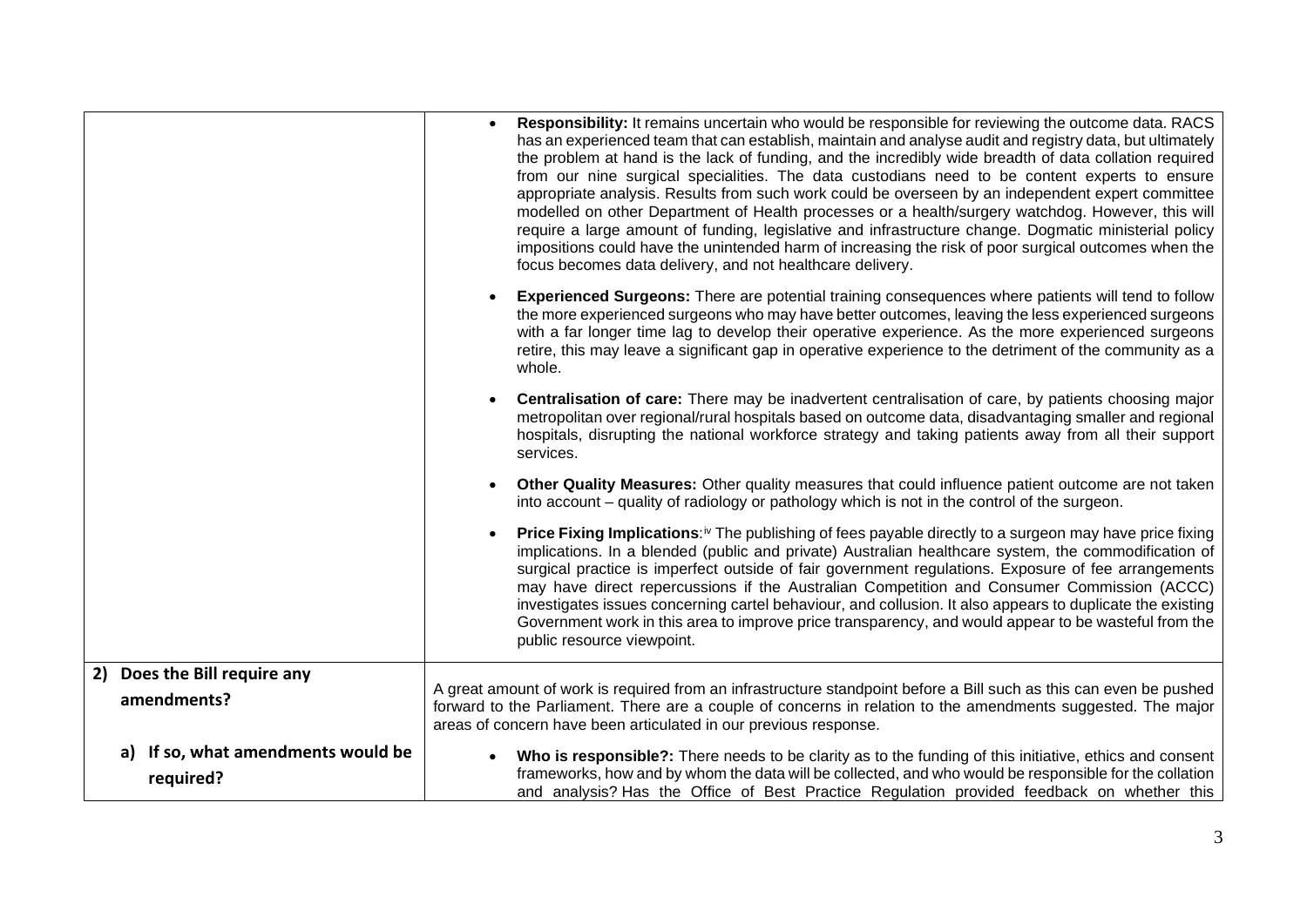|                                                                      | amendment to the Act is wise? The economic and logistical barriers of this proposal are<br>"insurmountable" and will place surgeons at risk of reputational harm if inaccurate or incorrect outcome<br>practitioner data is presented. The Bill does not provide any clarity as to where economic and<br>governance accountability actually lies, and what recourse surgeons may have to incorrect data<br>publication.<br>Legal Safeguards: Amendments will result in the addition of s124ZCB(2) under PART VC - QUALITY<br>ASSURANCE CONFIDENTIALITY of the Health Insurance Act 1973 providing the Minister additional<br>powers to request the registry. But there is little detail on legal safeguards for surgeons and little<br>commented as to the degree of liability.                                                                                                                                                                                                                                                                                      |
|----------------------------------------------------------------------|----------------------------------------------------------------------------------------------------------------------------------------------------------------------------------------------------------------------------------------------------------------------------------------------------------------------------------------------------------------------------------------------------------------------------------------------------------------------------------------------------------------------------------------------------------------------------------------------------------------------------------------------------------------------------------------------------------------------------------------------------------------------------------------------------------------------------------------------------------------------------------------------------------------------------------------------------------------------------------------------------------------------------------------------------------------------|
| 3) How could more public reporting of<br>health outcomes data at the | <b>Support Required</b>                                                                                                                                                                                                                                                                                                                                                                                                                                                                                                                                                                                                                                                                                                                                                                                                                                                                                                                                                                                                                                              |
| hospital/facility level be supported?                                | Public reporting of health outcomes data requires more funding from government to assist the many specialty<br>health registries and which assist the following areas of need.                                                                                                                                                                                                                                                                                                                                                                                                                                                                                                                                                                                                                                                                                                                                                                                                                                                                                       |
|                                                                      | Appropriate funding: There is a major cost and staff issue if databases are to be maintained correctly<br>with accurate independent data entry, appropriate governance, risk adjustment, identification of system<br>issues and oversight of outcomes and results. Governments would have to fund this endeavour which<br>would be a highly expensive undertaking to do properly.                                                                                                                                                                                                                                                                                                                                                                                                                                                                                                                                                                                                                                                                                    |
|                                                                      | Qualified Privilege: Clarification for qualified privilege and quality assurances are required to protect<br>those who are involved in data collection, and use it in a court case. The Minister already has the<br>discretion to allow release if there is a serious offense like a criminal prosecution as opposed to a civil<br>one. Advice given by the Department is that the draft legislation will have even stronger protection from<br>civil and criminal cases for those who help to provide data. However, QP applications can also be quite<br>arduous.                                                                                                                                                                                                                                                                                                                                                                                                                                                                                                  |
|                                                                      | Surgical Ethics Applications and Differing State Jurisdictions: With respect to registries and<br>surgical ethics applications in many state and territory jurisdictions, the process can be very arduous<br>logistically i.e., The Urological Society of Australia and New Zealand (USANZ) registry regarding ethics<br>took 2 years to complete and better processes are required which would be a complex issue involving<br>all states, territories and health services/hospitals. The Federation structure during COVID has<br>demonstrated the individual approaches of each state as unaligned and at times conflicting. In a recent<br>Australian study, it was concluded that ethics committees across the different states "vary in<br>application, requirement and process for the ethical review and approval for clinical research. This may<br>lead to confusion and delays in the enablement of multicentre research projects" when attempting to<br>enable "multicentre research projects." When examining the establishment of the CovidSurg-Cancer |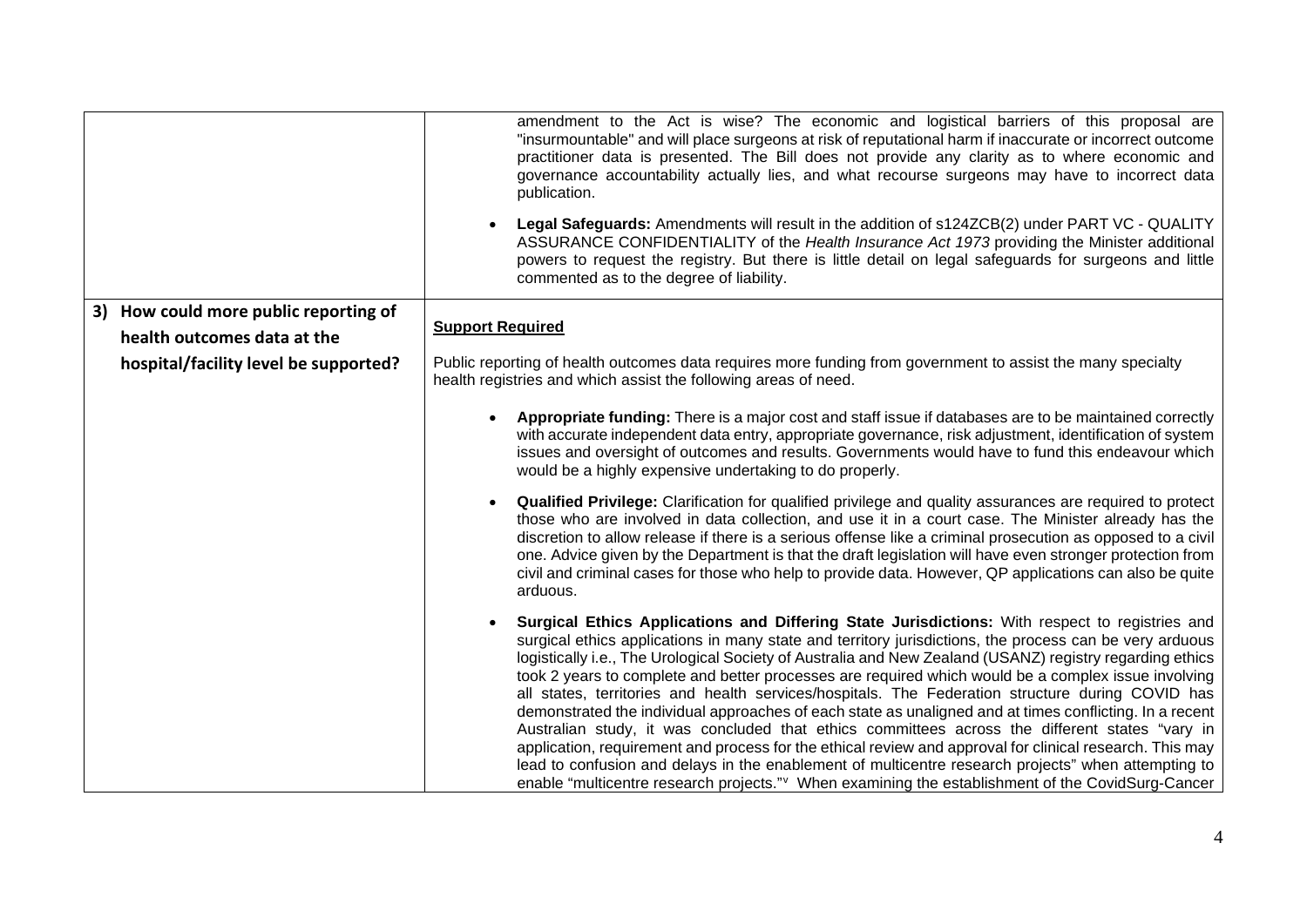|                                                                                                                                                                            | study during the global COVID-19 pandemic, the research showed that a more "centralized,<br>harmonized application process would enhance collaborative research."                                                                                                                                                                                                                                                                                                                                                                                                                                                                                                                                                                                                                                                                                                                                                                                                                                                                                                                                                                                                                                                                                                                                                                                                                                                                                                                                                                                                                                                                                                           |
|----------------------------------------------------------------------------------------------------------------------------------------------------------------------------|-----------------------------------------------------------------------------------------------------------------------------------------------------------------------------------------------------------------------------------------------------------------------------------------------------------------------------------------------------------------------------------------------------------------------------------------------------------------------------------------------------------------------------------------------------------------------------------------------------------------------------------------------------------------------------------------------------------------------------------------------------------------------------------------------------------------------------------------------------------------------------------------------------------------------------------------------------------------------------------------------------------------------------------------------------------------------------------------------------------------------------------------------------------------------------------------------------------------------------------------------------------------------------------------------------------------------------------------------------------------------------------------------------------------------------------------------------------------------------------------------------------------------------------------------------------------------------------------------------------------------------------------------------------------------------|
| 4) What are the enablers and barriers to<br>more public reporting of health<br>outcomes at the hospital/facility<br>level?<br>a) How could these barriers be<br>addressed? | Enabling factors have been discussed above, but there are numerous barriers which require expert staff and<br>improved risk adjustments which will help improve registries for various specialities.<br><b>Addressing Barriers</b><br>Geography: The Government has released a document addressing medical workforce requirements<br>emphasising the need for a more robust delivery of healthcare to rural and regional areas, and avoiding<br>centralisation. This proposed bill however, is likely to have the opposite effect if released to the public<br>by promoting centralisation. Releasing outcome results to hospitals and surgeons themselves is likely<br>to improve quality and safety by allowing hospitals and surgeons to compare their outcomes to their<br>peers and allowing them to take steps to improve quality where deficiencies arise. This improves the<br>health delivery throughout the country rather than patients, potentially inappropriately, concluding that<br>superior care could be delivered in metropolitan areas further exacerbating the healthcare workforce<br>issue in regional areas.<br><b>Complex procedures:</b> How do you measure 'success' against improving the quality of life for patients<br>with chronic ailments which may require several surgical procedures over a long period of time? This<br>may lead to surgeons not wanting to take up difficult cases so as to maintain a good ranking, and<br>discriminate against those who do. The Bill fails to account for the complexity of different patient<br>comorbidities, the social determinants of health, and risk assessments to ensure patient safety. |
|                                                                                                                                                                            | <b>Private Health Insurers (PHIs):</b> PHIs may use the patient registry to discriminate or punish surgeons<br>in absence of risk adjustments, especially in light of the recent Honeysuckle and nib Application to the<br>ACCC, and the issue of managed care.<br>Profession Discrimination: Other professions like lawyers and barristers do not fall under such<br>scrutiny, nor do GPs and physicians. So, why are surgeons being singled out?<br>Surgical Teams, not just Individual Surgeons: Any surgical procedure is the product of numerous<br>medical practitioners and other healthcare workers. To focus solely on a surgeon and not to take into<br>consideration nurses, anaesthetists etc. is too simplistic and reductive when it comes to data analysis.<br>Outcomes are achieved by teams not individuals, and according to a recent American study a surgical<br>team is composed of "complex social and technical practices to maintain group cohesion and ensure<br>that routine practices stay on track."vi Another study shows that diverse teams can demonstrate<br>"superior performance" outside of any inherent systemic prejudices. Viii                                                                                                                                                                                                                                                                                                                                                                                                                                                                                                       |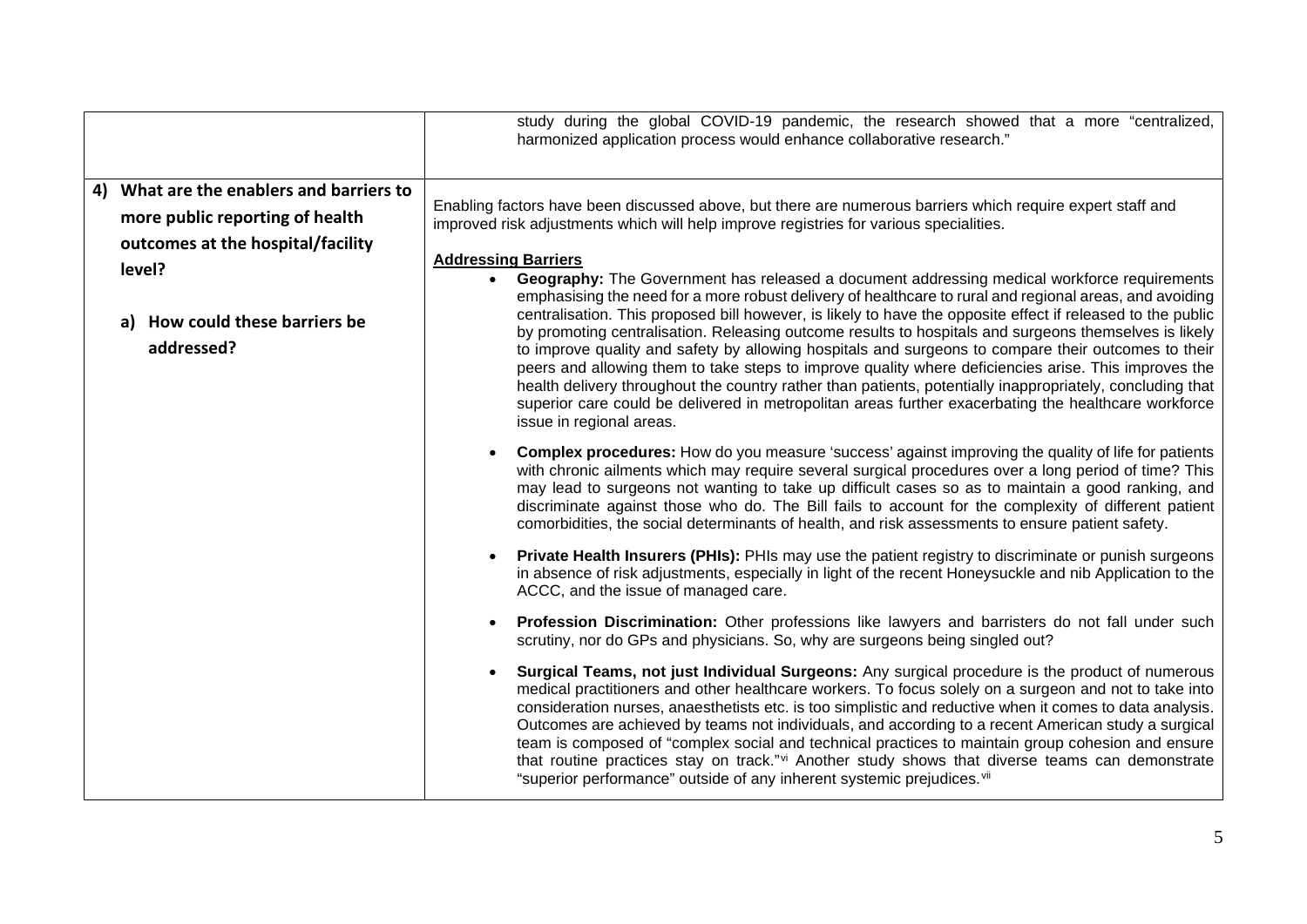| 5) Some mature national clinical quality<br>registries are currently publicly<br>reporting risk adjusted health<br>outcomes data at the clinic/hospital | when choosing the most appropriate quality performance indicator.<br>Case Study: Ruralix<br>"I would be concerned regarding the impact of service provision in smaller centres. I have a colleague who<br>specialises in infected revision arthroplasty and provided a wonderful service for our department taking on these<br>highly complex cases. It means that his joint registry outcomes are far worse than mine. If these figures were<br>published, he may be unable to sustain private practice in town so he would have to cease to do these cases for<br>us. Another issue is that if there is a slightly worse outcome for lower volume surgeons, then generalist in the<br>country would perhaps cease to offer services so country patients would have to travel to city. Furthermore,<br>deprivation and lack of services in the country lead to worse outcomes. I recently asked a full-time subspecialist<br>advice on some really advance dupuytrens cases that I treat routinely. He couldn't provide advice as he just didn't<br>see these advanced cases in his city practice. My outcomes would look much worse since my patients start off far<br>worse since they are deprived early access to care."<br><b>Barriers</b><br>Barriers to implementation have been discussed in the previous responses with major barriers being data linkage,<br>and completeness of records. Public reporting improves transparency but does not improve quality. RACS is in<br>favour of individual surgeons and hospitals getting their own data so that can be compared to peers and this<br>leads to quality improvement across the whole national health sector as demonstrated in the Prostate Cancer |
|---------------------------------------------------------------------------------------------------------------------------------------------------------|---------------------------------------------------------------------------------------------------------------------------------------------------------------------------------------------------------------------------------------------------------------------------------------------------------------------------------------------------------------------------------------------------------------------------------------------------------------------------------------------------------------------------------------------------------------------------------------------------------------------------------------------------------------------------------------------------------------------------------------------------------------------------------------------------------------------------------------------------------------------------------------------------------------------------------------------------------------------------------------------------------------------------------------------------------------------------------------------------------------------------------------------------------------------------------------------------------------------------------------------------------------------------------------------------------------------------------------------------------------------------------------------------------------------------------------------------------------------------------------------------------------------------------------------------------------------------------------------------------------------------------------------------------------------------------------------------------------------|
|                                                                                                                                                         | procedures are at the risk of being prejudiced against as underperforming. RACS in unison with the<br>National Boards, and the Australian Health Practitioner Regulation Agency (AHPRA) have pre-existing<br>processes already in play.<br>Cancer Patients: Oncology is an example whereby cancer patients are required to continually return<br>as part of their treatment, however data samples which have not been properly analysed or risk<br>adjusted may lead to the perception that a surgeon is engaged in an imperfect/flawed medical<br>prognosis or treatment if consultation and hospital stay is ongoing. In actuality, ongoing treatment may<br>be the indicator of good performance. Hence, how would one benchmark appropriate treatments<br>without contradicting more individualised treatment/management regimes for patients? Care is needed                                                                                                                                                                                                                                                                                                                                                                                                                                                                                                                                                                                                                                                                                                                                                                                                                                                   |
|                                                                                                                                                         | Underperforming Surgeons: What is the Department of Health to do with data discovered which<br>indicates a surgeon has been under 'performing' and even how that is to be defined? RACS already<br>has a guide on this called the 'Surgical Competence and Performance'. Vill The problems associated<br>with a public registry with data that has not been properly vetted is that surgeons engaged in complex                                                                                                                                                                                                                                                                                                                                                                                                                                                                                                                                                                                                                                                                                                                                                                                                                                                                                                                                                                                                                                                                                                                                                                                                                                                                                                     |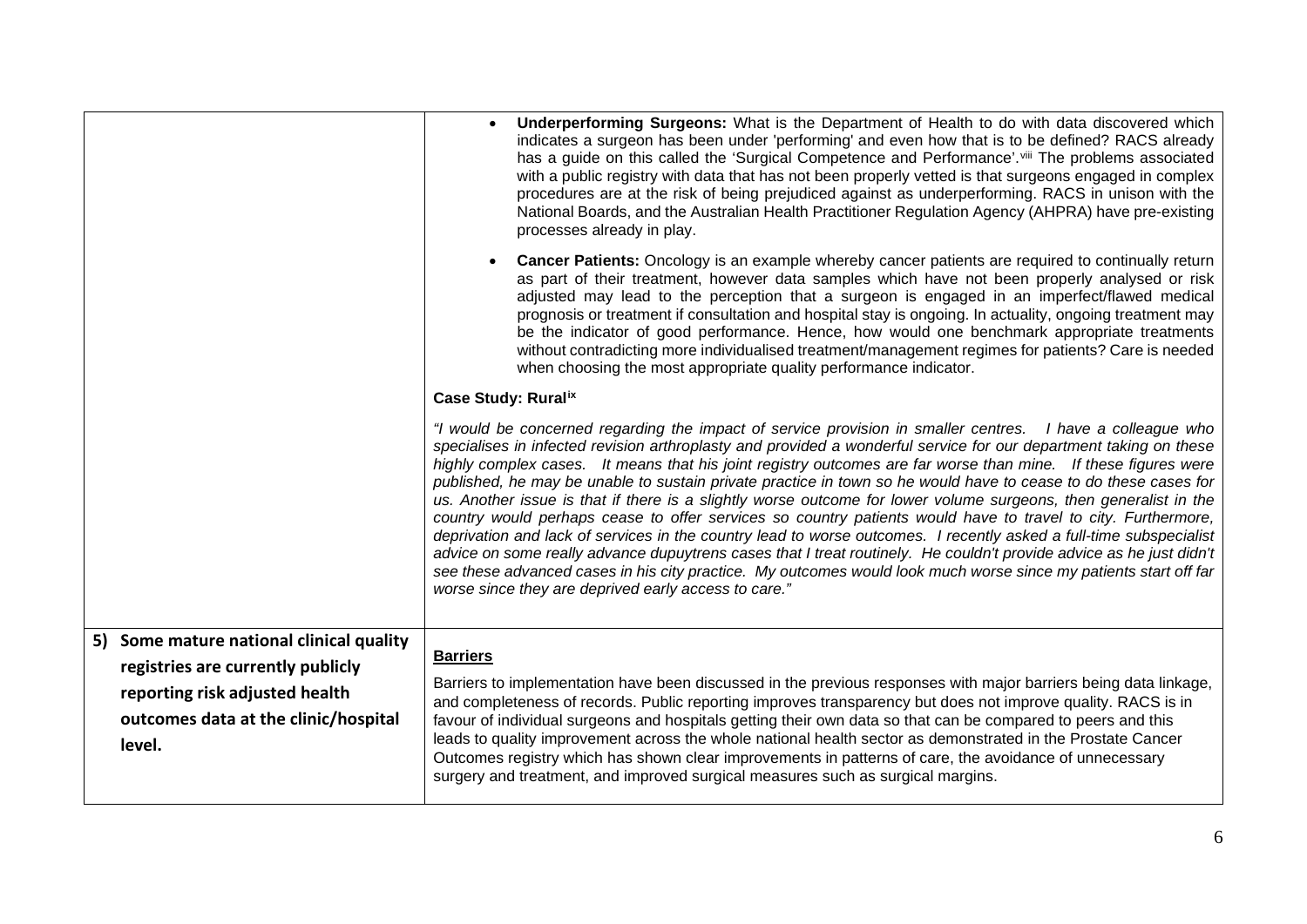| a) What are the enablers or barriers<br>to a more systematic approach to<br>public reporting of mature clinical<br>quality registry data at the<br>hospital/facility level?<br>b) How could these barriers be<br>addressed?                                                                                                                                                   | <b>Enablers</b><br><b>Funding of MRFF:</b> Appropriate funding of outcome research using monies from Medical Research<br>Future Fund (MRFF).<br>Cutting Down on Ethics Red Tape: Streamlined ethics and consent processes across the country<br>and accepted in all state and hospital jurisdictions<br><b>Qualified Privilege (QP):</b> QP to all those that sit on committees reviewing the data, especially as it<br>may pertain to an outlier clinician.<br>Risk Adjustment: Robust, complex risk adjustment including for patient and disease complexity,<br>patient comorbidities, hospital system factors, quality of ancillary services, patient experience<br>measures (PREMs as well as PROMs).<br>Legal Due Process: Natural justice for surgeons by allowing surgeons to question data and have it<br>formally and independently reviewed before being made public.                                                                                                                                                                                                                                                                                                                                                                                                                                                                                                         |
|-------------------------------------------------------------------------------------------------------------------------------------------------------------------------------------------------------------------------------------------------------------------------------------------------------------------------------------------------------------------------------|-----------------------------------------------------------------------------------------------------------------------------------------------------------------------------------------------------------------------------------------------------------------------------------------------------------------------------------------------------------------------------------------------------------------------------------------------------------------------------------------------------------------------------------------------------------------------------------------------------------------------------------------------------------------------------------------------------------------------------------------------------------------------------------------------------------------------------------------------------------------------------------------------------------------------------------------------------------------------------------------------------------------------------------------------------------------------------------------------------------------------------------------------------------------------------------------------------------------------------------------------------------------------------------------------------------------------------------------------------------------------------------------|
| <b>Could existing national administrative</b><br>6)<br>data collections be expanded to<br>provide health outcomes data for<br>public reporting at the<br>hospital/facility level?<br>What are the enablers or barriers<br>a)<br>to expanding existing<br>administrative systems to provide<br>health outcomes data for public<br>reporting at the hospital/facility<br>level? | <b>Barriers</b><br>Hospital Data: Hospital collection of data may have punitive effects on an individual surgeon if<br>individual data sets are exposed to the hospital. If surgeons received the data directly, this may<br>incentivize them to improve their quality of healthcare service. State hospitals are already collecting<br>data like this, but private hospitals will be more difficult to collate from. Has the Federal Health Minister<br>consulted with state departments of health? RACS does support in principle the release of hospital<br>level data to the public provided these data sets are valid, reliable and transparent.<br>Not All Data Sets are the Same: Too much data may hinder the quality of healthcare service. For<br>example, surgical data sets from several specialties will differ from more focused In vitro fertilization<br>(IVF) data sets. Measurable outcomes may result in negative margins for surgeons who may try to<br>control their narrative of practice in order to avoid a negative perception of their performance.<br>Impact on Retiring and New Surgeons: Data from surgeons who have been working for decades<br>who soon retire, may drive patients away from newer surgeons who are building their practice.<br>Prejudice against certain surgeons may arise due to the lack in quantity of years in practice as opposed |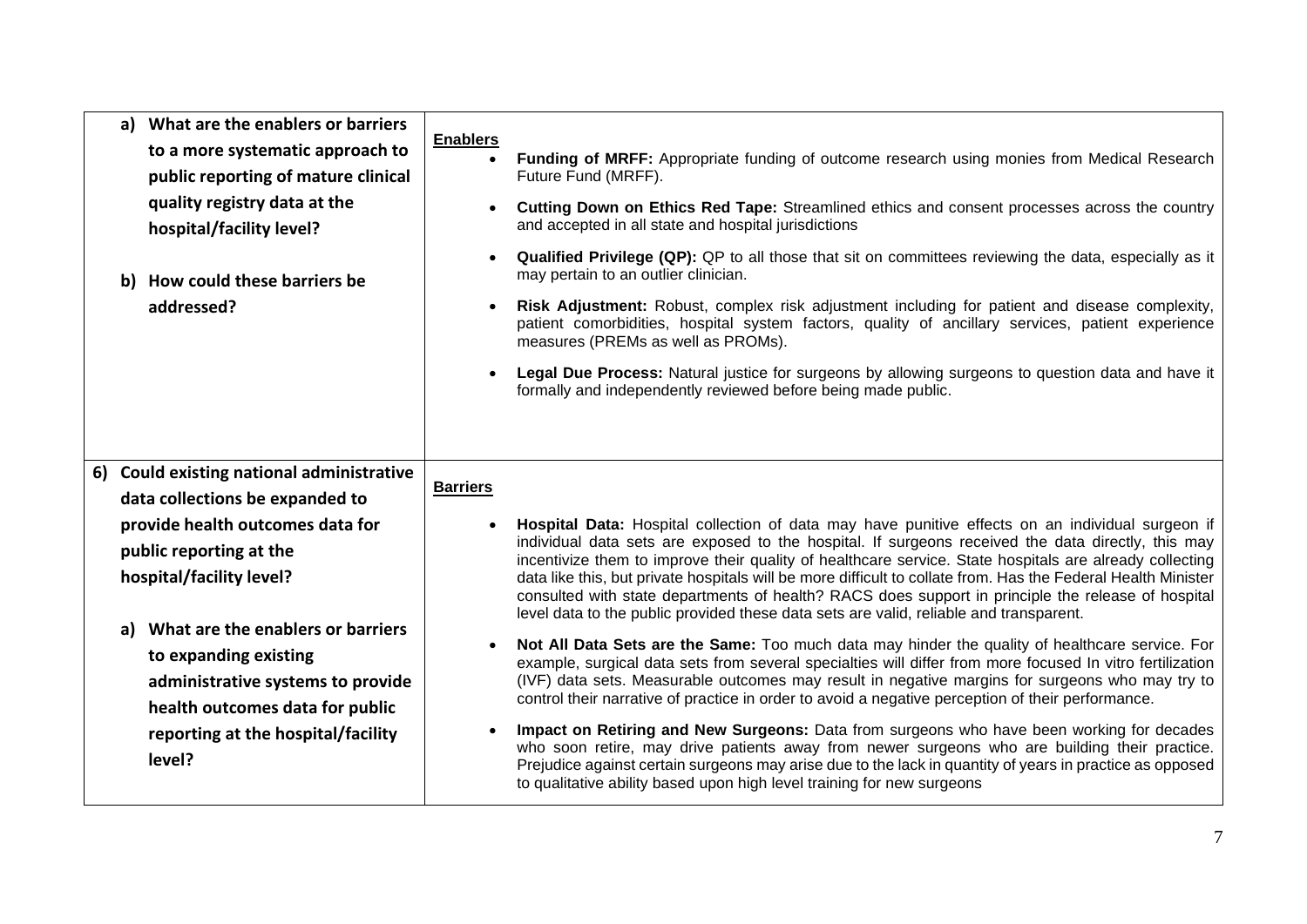| b) How could these barriers be<br>addressed?                                                                                                                                                                                                                                                                                                                                                                                   | Public Patients: The Bill potentially disadvantages public patients who often are in the higher risk<br>group. Many of these patients still require surgical care, albeit with appropriate consideration of risk -<br>which leaves surgeons willing to take on higher risk cases to public shaming. Staff practitioners like a<br>surgeon cannot choose between which patients they wish to treat, and more often than not based upon<br>their specialist the cab-rank rule will apply. How many patients accessing public hospital services can<br>really exercise choice about which hospital they choose? Unless a person has private health insurance<br>and unlimited time/money to travel for care, choice is limited. What could be the impacts for patients of<br>having access to information but not the ability to act on it? Vulnerable patients will affect the data<br>outcome in the public sector where patients from a lower a socio-economic background with poor health<br>and chronic conditions tend to populate.                                                                                                                                                                                                              |
|--------------------------------------------------------------------------------------------------------------------------------------------------------------------------------------------------------------------------------------------------------------------------------------------------------------------------------------------------------------------------------------------------------------------------------|-----------------------------------------------------------------------------------------------------------------------------------------------------------------------------------------------------------------------------------------------------------------------------------------------------------------------------------------------------------------------------------------------------------------------------------------------------------------------------------------------------------------------------------------------------------------------------------------------------------------------------------------------------------------------------------------------------------------------------------------------------------------------------------------------------------------------------------------------------------------------------------------------------------------------------------------------------------------------------------------------------------------------------------------------------------------------------------------------------------------------------------------------------------------------------------------------------------------------------------------------------|
|                                                                                                                                                                                                                                                                                                                                                                                                                                | <b>Addressing Barriers</b><br>• Administrative vs Events Reporting: Administrative data not linked to clinical data can be very<br>problematic. A move towards a continuous improvement model for surgical outcomes may be required.<br>One alternative relates to the Flinders Medical Centre experience of shared values and capacity<br>building focuses on "creating an events-based approach to standardising care pathways and then using<br>trained individuals and audits to, at repeated intervals, assess compliance with those pathways" <sup>x</sup>                                                                                                                                                                                                                                                                                                                                                                                                                                                                                                                                                                                                                                                                                    |
| 7) Could the use of the Individual Health<br>Identifier help support public<br>reporting of health outcomes data at<br>the hospital/facility level? (For<br>example, for care that covers more<br>than one episode or provider?)<br>What are the enablers and<br>a)<br>barriers to using the Individual<br>Health Identifier to help support<br>public reporting of health<br>outcomes data at the<br>hospital/facility level? | The Individual Health Identifier (IHI) may need to be linked to MBS items, or the Australian Institute of Health and<br>Welfare (AIHW), and service provider numbers. However, there may be more risks than benefits resulting in the<br>targeting of individual surgeons, and potential restriction of Private Healthcare Insurance coverage.<br><b>Barriers</b><br>The use of IHI or Unique patient separation codes: IHI (Medicare) would identify patient related<br>events within the private healthcare system. However, it is the time frame for linking such services to a<br>single episode of care or ongoing care which may be problematic.<br>Time Limits: The above would require time limits for the co-claims of MBS items, and the time frame<br>$\bullet$<br>will vary depending on the indicated medical issue.<br><b>Clustering of MBS Claims:</b> If an incorrect rubric were to be used, such a cluster will lead to more<br>confusion.<br>Public System: Each admission would result in a Unique ID code for the individual patient. The issue<br>$\bullet$<br>in relation to using these codes are readmissions used to correct an adverse event i.e., How do you<br>connect the primary presentation with the second event? |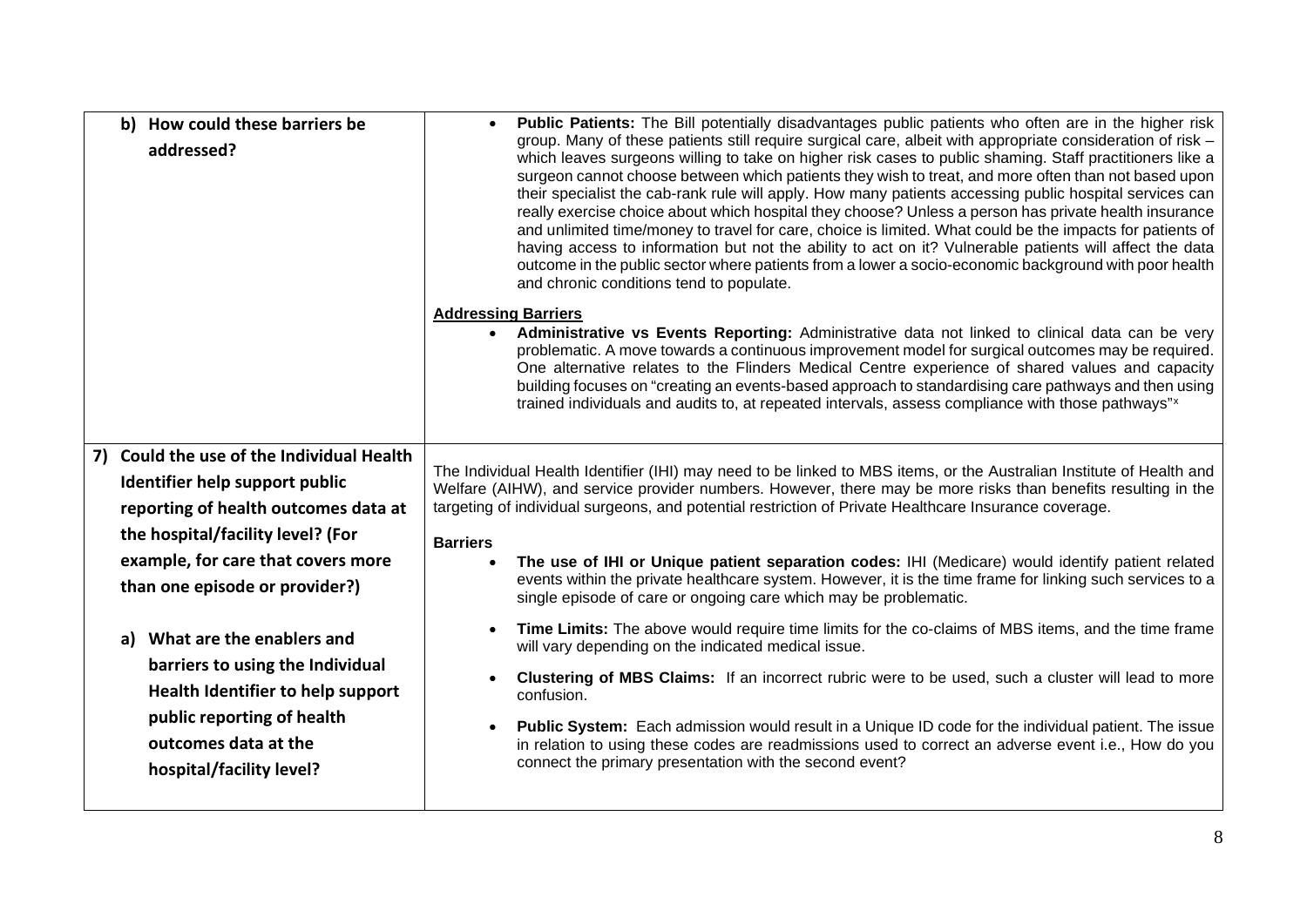| b) How could these barriers be       | <b>Addressing Barriers</b>                                                                                                                                                                                                                                                                                                                                                                            |
|--------------------------------------|-------------------------------------------------------------------------------------------------------------------------------------------------------------------------------------------------------------------------------------------------------------------------------------------------------------------------------------------------------------------------------------------------------|
| addressed?                           | Different Facilities and Database Platforms: The issue is compounded by different healthcare<br>$\bullet$<br>facilities using different database platforms - this makes consolidating data and making comparisons<br>difficult.                                                                                                                                                                       |
|                                      | Patient Consent: The proposed use of an individual's data is beyond the episode of care. Such<br>$\bullet$<br>secondary usage would require informed consent i.e., issues associated with MYHealthRecord<br>whereby this had to be converted to an opt-out system.                                                                                                                                    |
|                                      | Identification Issues & Rural Communities: Whether IHIs are used or not there is a risk of identifying<br>$\bullet$<br>individuals, especially from small facilities/hospitals. The identification is a risk for patients and<br>surgeons especially in the rural setting where hospitals tend to have very few surgeons on staff who<br>can be easily recognised on the street in small communities. |
|                                      | <b>Rural FIFO:</b> The rural setting would be further challenged by the Fly In, Fly Out (FIFO) services and<br>$\bullet$<br>the need to handover care.                                                                                                                                                                                                                                                |
|                                      | <b>Private Sector:</b> For the private system this could be tracked using the Medicare numbers of the patient<br>$\bullet$<br>and the clinician, but this isn't a simple task, and significant access barriers will need to be overcome.                                                                                                                                                              |
|                                      | <b>Enabler</b><br>Oversight: One example of an ideal solution would be for the Australian Institute of Health and Welfare<br>$\bullet$<br>(AIHW) to conduct the overall analyse with oversight of various clinical craft groups, and then further<br>oversight by an impartial body of some type.                                                                                                     |
| 8) Do you have any further comments? | <b>Escalation of Claims: Advice from our Fellows who sit on committees for various MDOs suggest that</b><br>in the last two years an escalation of claims has occurred However nothing has changed in quality of<br>practice, but the data may be artificially driving claims                                                                                                                         |